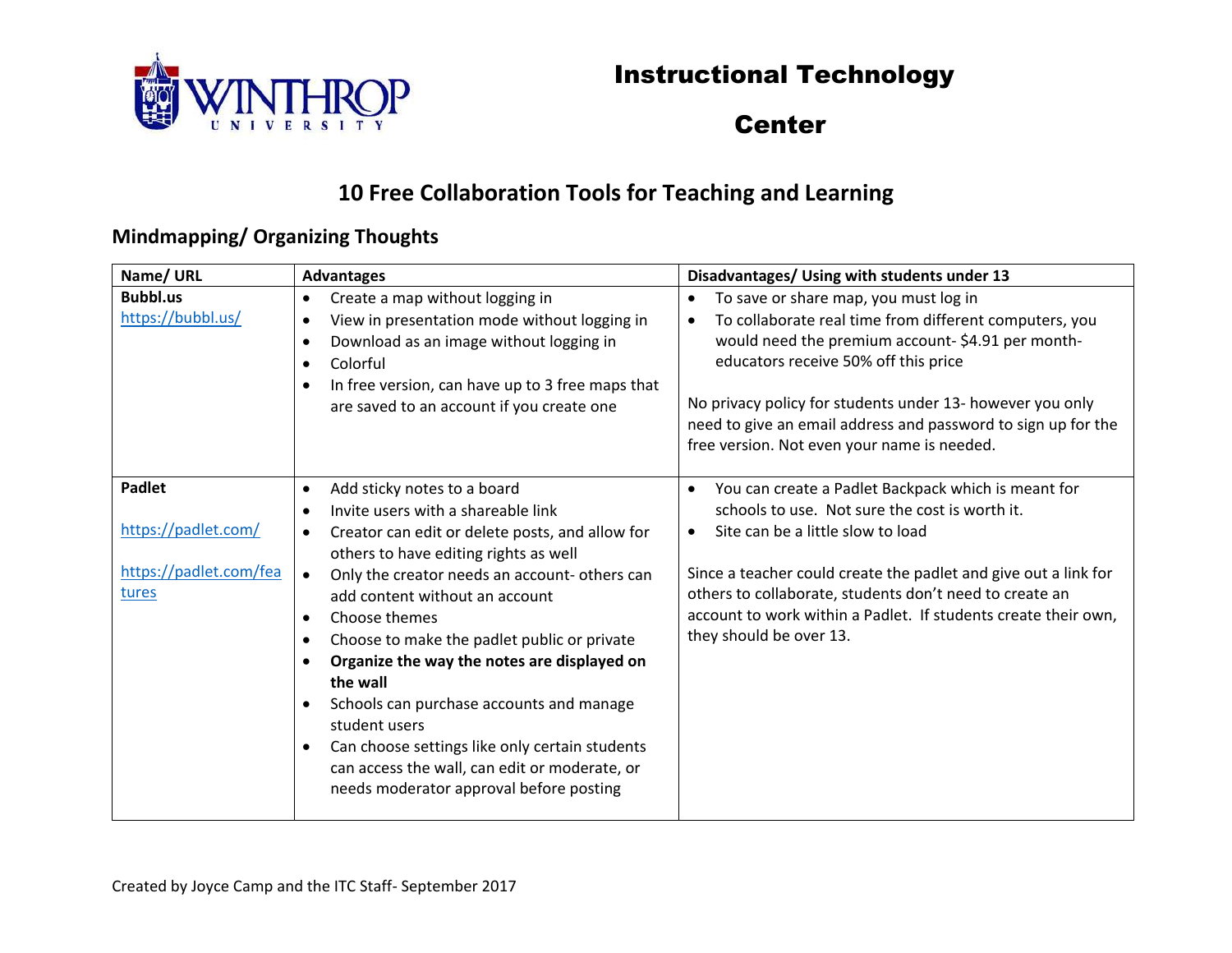

### **Center**

| Popplet             | Can be used on an iPad or the web<br>The Popplet app allows you to create multiple                                                                                                                                                                                                                                                                                                                | Popplet app \$4.99<br>$\bullet$<br>Popplet Lite only allows to create one Popplet board at a<br>$\bullet$                                                                                                                                                                                                                                                       |
|---------------------|---------------------------------------------------------------------------------------------------------------------------------------------------------------------------------------------------------------------------------------------------------------------------------------------------------------------------------------------------------------------------------------------------|-----------------------------------------------------------------------------------------------------------------------------------------------------------------------------------------------------------------------------------------------------------------------------------------------------------------------------------------------------------------|
| http://popplet.com/ | Popplet boards<br>Popplet Lite for the iPad is free<br>The full version allows you to create online<br>Popplets that can be shared and edited by other<br>Popplet users<br>Can export via email PDF, JPEG, or save as a<br><b>JPEG</b><br>Didn't need to create an account to use Popplet<br>Lite on iPad<br>Make public or private<br>Embed or share link through email, facebook, or<br>twitter | time<br>Web version may need flash player<br>٠<br>Can only invite other popplet users as collaborators<br>When you share via a link, the other user can't add to the<br>$\bullet$<br>board<br>Students under 13 do not need an account if they use the trial<br>version and make a quick popplet. For accounts, the students<br>would need parental permission. |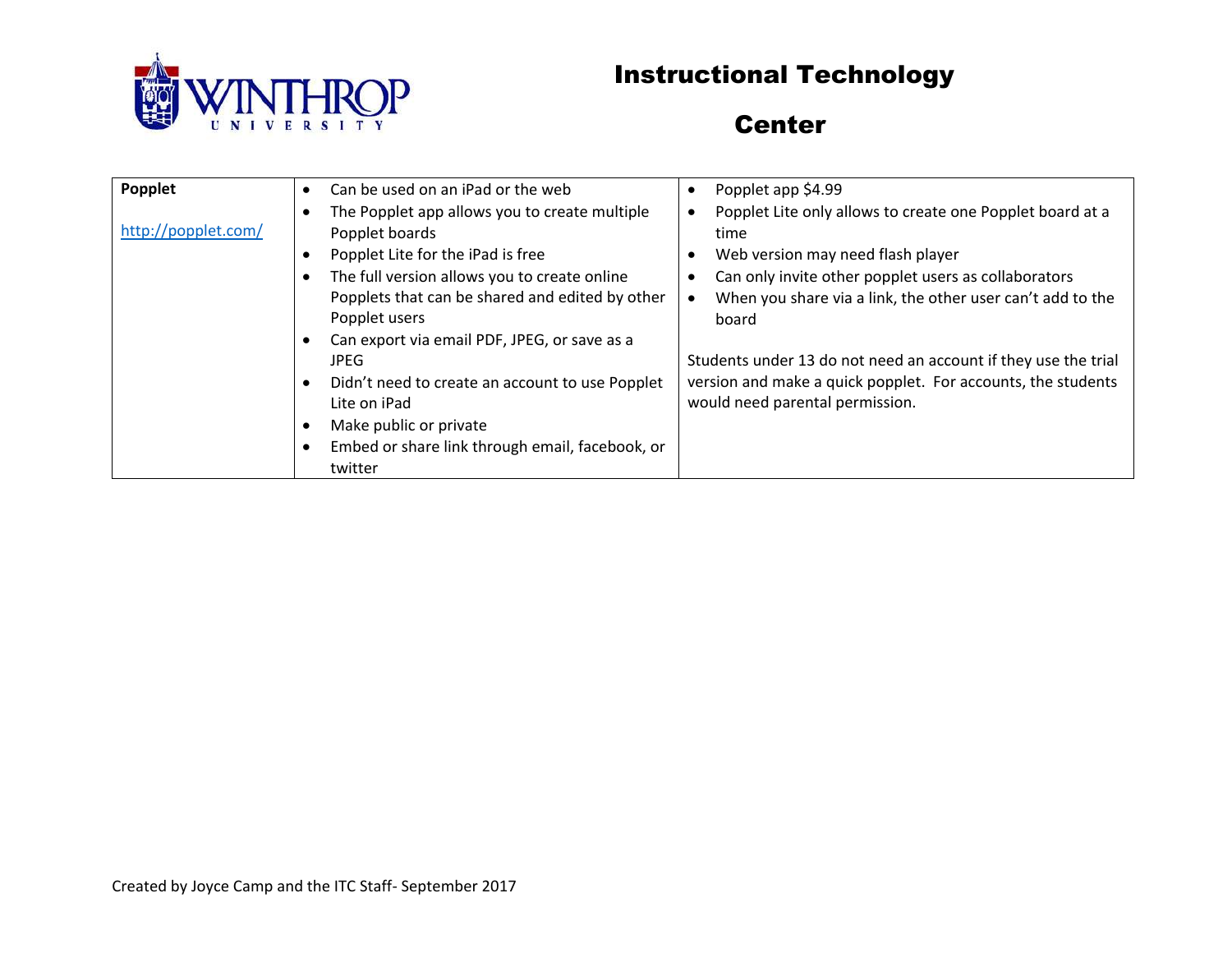

### Center

#### **Writing**

| Name/ URL                   | <b>Advantages</b>                                                | Disadvantages/ Using with students under 13                      |
|-----------------------------|------------------------------------------------------------------|------------------------------------------------------------------|
| <b>Wikispaces Classroom</b> | Allows multiple students to enter and edit text<br>$\bullet$     | Company from the UK- does not follow the same COPPA<br>$\bullet$ |
|                             | Monitor student contributions-view revisions<br>$\bullet$        | laws as in the US however they do list what US teachers          |
| http://www.wikispace        | Create multiple wiki pages<br>$\bullet$                          | need to do in order to follow COPPA laws.                        |
| s.com/content/classro       | Create projects                                                  | https://www.tes.com/us/terms-and-conditions                      |
| om                          | Settings are easy to use and allow for some<br>$\bullet$         |                                                                  |
|                             | customization                                                    | Teachers need to secure permission form parents before           |
|                             | Can set the licensing through digital commons<br>$\bullet$       | allowing students to access wikispaces if they are under 13.     |
|                             | standards so this is a good way to discuss                       |                                                                  |
|                             | copyright with students                                          |                                                                  |
|                             | Can add students in bulk through the settings or                 |                                                                  |
|                             | generate a join code for students                                |                                                                  |
|                             | Can add files to the pages<br>$\bullet$                          |                                                                  |
|                             | http://www.wikispaces.com/content/classroom/abo                  |                                                                  |
|                             | ut                                                               |                                                                  |
|                             |                                                                  |                                                                  |
| <b>Kid Blog</b>             | Safe and easy way for students to blog<br>$\bullet$              | Did not provide a quote for Admin Pro. Must email<br>$\bullet$   |
|                             | Easy enough for Kindergarteners to use but<br>$\bullet$          | memberhip@kidblog.org to get a quote.                            |
| https://kidblog.org/ho      | sophisticated enough for high schoolers to use                   | There is no iOS app for Kidblog<br>$\bullet$                     |
| me/                         | Builds a digital portfolio over time<br>$\bullet$                | Annual fee for Teacher Premium is \$44<br>$\bullet$              |
|                             | Can be used for multiple subjects, not just English<br>$\bullet$ |                                                                  |
|                             | Can modify privacy settings<br>$\bullet$                         |                                                                  |
|                             | Administrators can use Kid Blog as well and<br>$\bullet$         | Teachers need to secure permission form parents before           |
|                             | comment on student's work                                        | allowing students to access KidBlog if they are under 13.        |
|                             | Can connect with other schools worldwide<br>$\bullet$            | Teachers need to supervise students and use for educational      |
|                             | One single invoice covers all teachers<br>$\bullet$              | purposes.                                                        |
|                             | Can pay by PO, credit card, or check                             |                                                                  |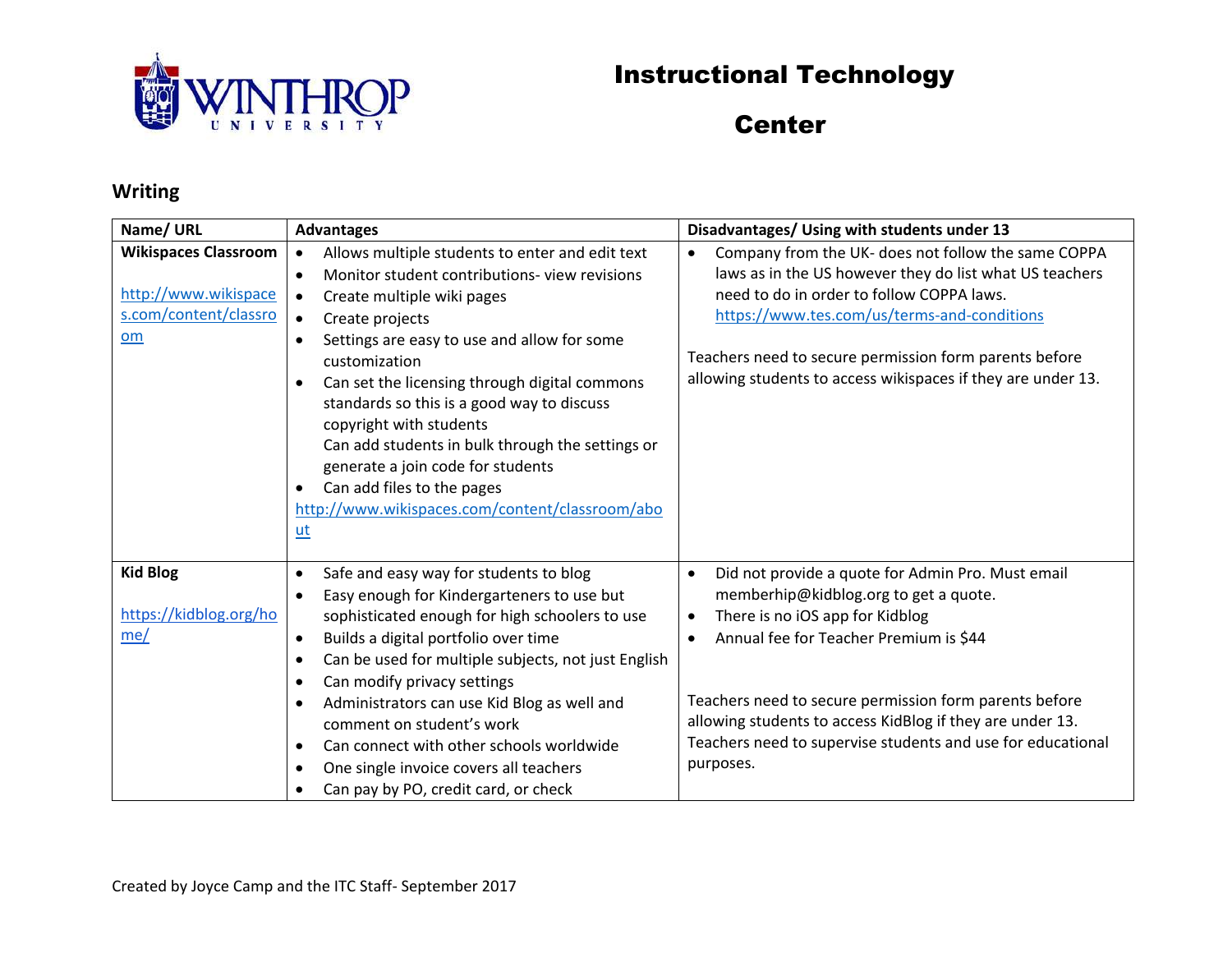

**Center** 

|                            | Can design membership term to align with<br>$\bullet$          |                                                                        |
|----------------------------|----------------------------------------------------------------|------------------------------------------------------------------------|
|                            | academic calendar                                              |                                                                        |
|                            | Supports all devices and operating systems<br>$\bullet$        |                                                                        |
|                            |                                                                |                                                                        |
|                            | Made and designed by teachers<br>$\bullet$                     |                                                                        |
|                            | Does provide a 30 day trial<br>$\bullet$                       |                                                                        |
|                            |                                                                |                                                                        |
| <b>EDU Blogs</b>           | Edublogs is a free site for students and teachers<br>$\bullet$ | Pro or Campus Press versions cost more<br>$\bullet$                    |
|                            | to create blogs                                                | Campus Press made for school districts                                 |
| https://edublogs.org/      | Can store up to 1 GB of data in the free version<br>$\bullet$  | Students will need email accounts to be able to use                    |
|                            | Directions on how to set up a class edublog-<br>$\bullet$      | this in the classroom                                                  |
|                            | https://teacherchallenge.edublogs.org/blogging-                |                                                                        |
|                            | with-students/                                                 | Teachers need to secure permission form parents before                 |
|                            | They have their own bloggers who help you think<br>$\bullet$   | allowing students to access KidBlog if they are under 13.              |
|                            | of ideas to use this in your classroom                         | Teachers need to supervise students and use for educational            |
|                            | Create a student network to allow all students in<br>$\bullet$ | purposes.                                                              |
|                            | your class to participate                                      |                                                                        |
| <b>Now Comment</b>         | Comment on text, images, and video<br>$\bullet$                | Panes are a little hard to follow at first.                            |
| https://nowcomment.        | Can set up with 2 panes, or choose inline<br>$\bullet$         |                                                                        |
| com/                       | comments                                                       | There is nothing posted on this site about students under the          |
|                            | Need to add collaborators by using an email<br>$\bullet$       | age of 13 and the protection of their information. This would          |
|                            | address                                                        | be a site where parental permission should be sought before            |
|                            |                                                                | using.                                                                 |
| <b>Classtools.net</b>      | Use this tool for students to have a conversation<br>$\bullet$ | For an extra fee, you can subscribe to classtools.net and<br>$\bullet$ |
|                            | with each other that is like texting                           | have access to materials without advertisements.                       |
| <b>SMS Instant</b>         | Students don't need an account to use this tool<br>$\bullet$   | Students can take a screen shot of their work for<br>$\bullet$         |
| <b>Messaging Simulator</b> |                                                                | assessment purposes                                                    |
| http://www.classtools      |                                                                | May have problems with Flash                                           |
| .net/SMS/                  |                                                                |                                                                        |
|                            |                                                                | Since students do not need to have an account, this can be             |
|                            |                                                                | used with students under 13.                                           |